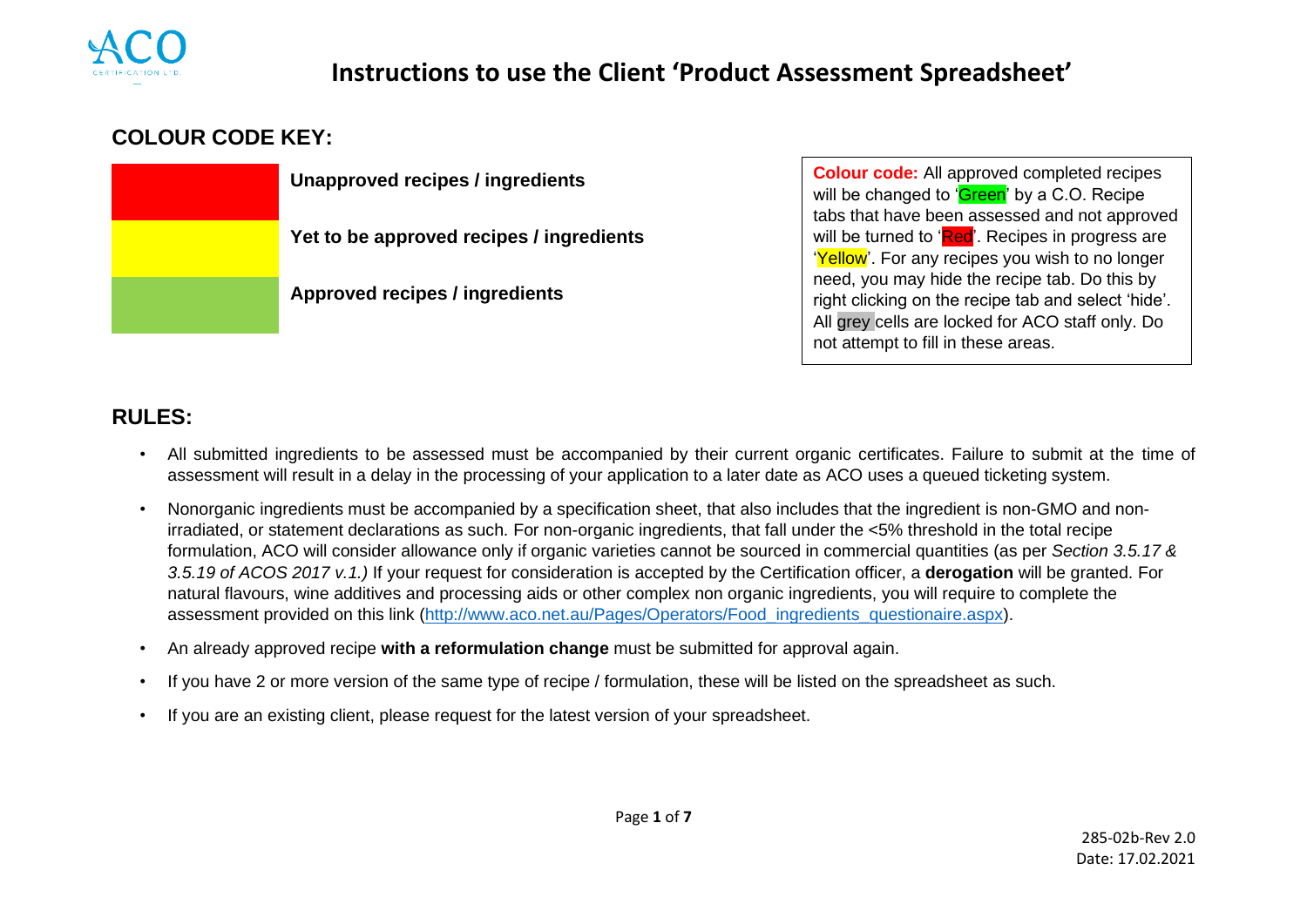

#### **PIC 1: PRODUCT LIST tab**

|                | A                                | $\mathbf{B}$                                                                  | $\mathbf C$            | $\mathsf{D}$                                                           | E<br>Form 285-02, v7 |
|----------------|----------------------------------|-------------------------------------------------------------------------------|------------------------|------------------------------------------------------------------------|----------------------|
| $\mathbf{1}$   |                                  |                                                                               |                        |                                                                        |                      |
| $\overline{2}$ | <b>PRODUCT LIST</b>              |                                                                               |                        |                                                                        |                      |
| 3              | <b>FINISHED PRODUCT NAME</b>     | <b>PACKAGING MATERIALS USED</b><br>(Primary - in direct contact with<br>food) | <b>ALL BRAND NAMES</b> | CERTIFICATION TO STANDARDS IS THIS FOR WHOLESALE OR<br><b>REQUIRED</b> | <b>RETAIL?</b>       |
| $\overline{4}$ | Organic Chocolate Milk           | Tetrapak carton                                                               | Milky                  | ACOS, NS                                                               | <b>BOTH</b>          |
| 5              | Organic Choco Milk               | glass bottle                                                                  | SOYO                   | ACOS, NS, JAS, NOP                                                     | <b>BOTH</b>          |
| 6              |                                  |                                                                               |                        |                                                                        |                      |
| $\overline{7}$ |                                  |                                                                               |                        |                                                                        |                      |
| 8              |                                  |                                                                               |                        |                                                                        |                      |
| 9              |                                  |                                                                               |                        |                                                                        |                      |
| 10             |                                  |                                                                               |                        |                                                                        |                      |
| 11             |                                  |                                                                               |                        |                                                                        |                      |
| 12             |                                  |                                                                               |                        |                                                                        |                      |
| 13             |                                  |                                                                               |                        |                                                                        |                      |
| 14             |                                  |                                                                               |                        |                                                                        |                      |
| 15             |                                  |                                                                               |                        |                                                                        |                      |
| 16             |                                  |                                                                               |                        |                                                                        |                      |
|                | <b>Product List</b> Pingredients | New Recipe<br>New Recipe (2)                                                  | New Recipe (3)         | New Recipe (4)<br>New Recipe (5)                                       | $\bigoplus$          |

**Disclaimer:** All names whether product, supplier, codes etc. are fictional and created solely for the purpose of this instruction document. Any names that are representative of actual product, market or business are completely unintentional.

Page **2** of **7**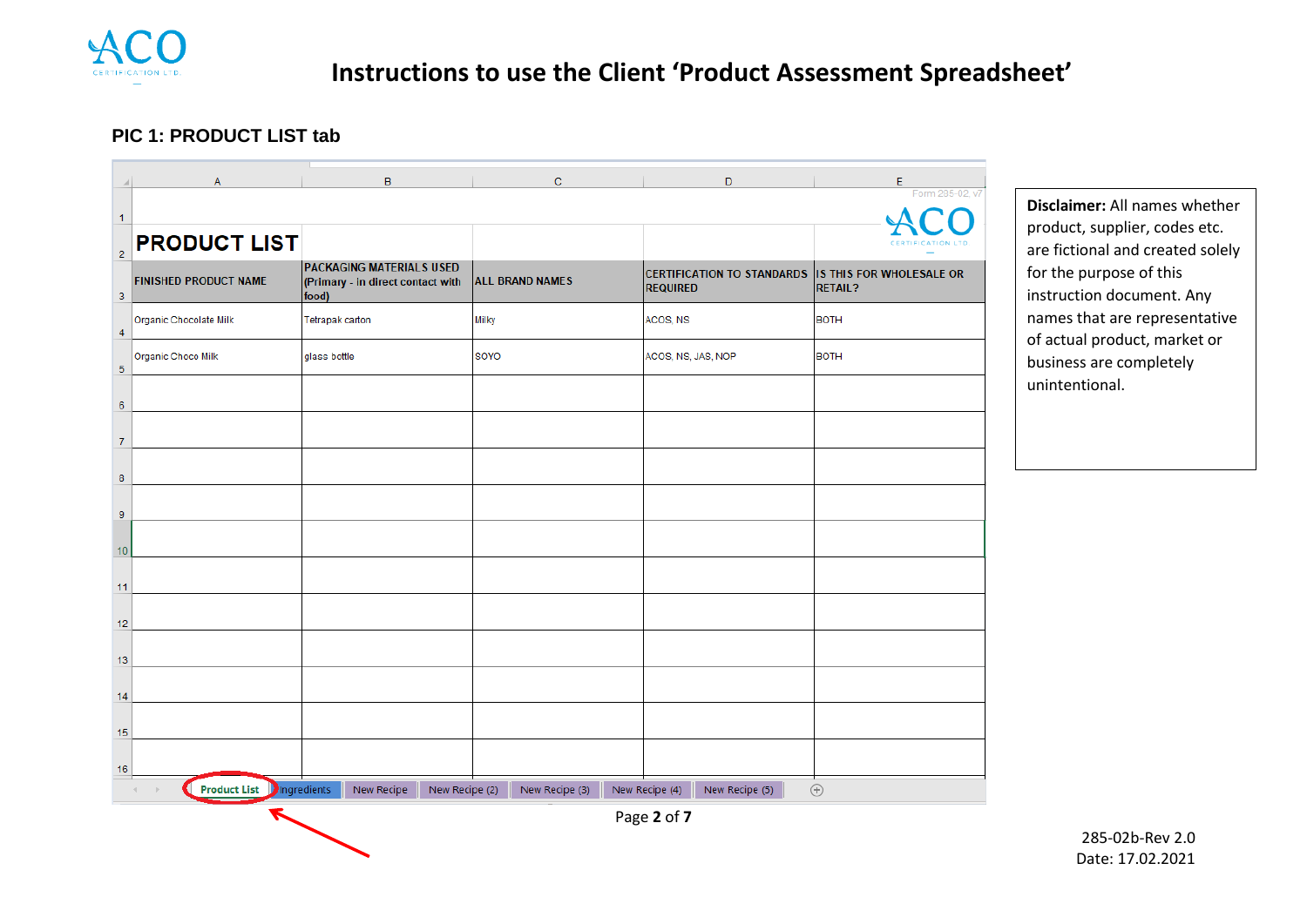

#### **PIC 1: PRODUCT LIST tab - INSTRUCTIONS**

1. Use the product list tab to fill in the description name of your finished product and other relevant details in the white unfilled cells area of the sheet. This tab will have all your products & raw materials that you are on-selling and would like to appear on your approved certificate.

**Finished Product name** – write the description name of your finished product exactly as how you would want it to appear in your certificate. This can also include the product code / SKU.

**Packaging material** – write details of what will be used that will be in direct contact with the product.

**Brand name** – include the brand name to be used for this product as shown in PIC 1.

**Certification to standards required** – write the standards you wish the product to be certified to.

**Is this for Wholesale or Retail?** – indicate as so.

**Making a change! -** An already approved recipe with a 'brand name' or 'recipe name' change notified after submission of this spreadsheet / in future, must be submitted as general enquiry so the changes can be made on your certificate.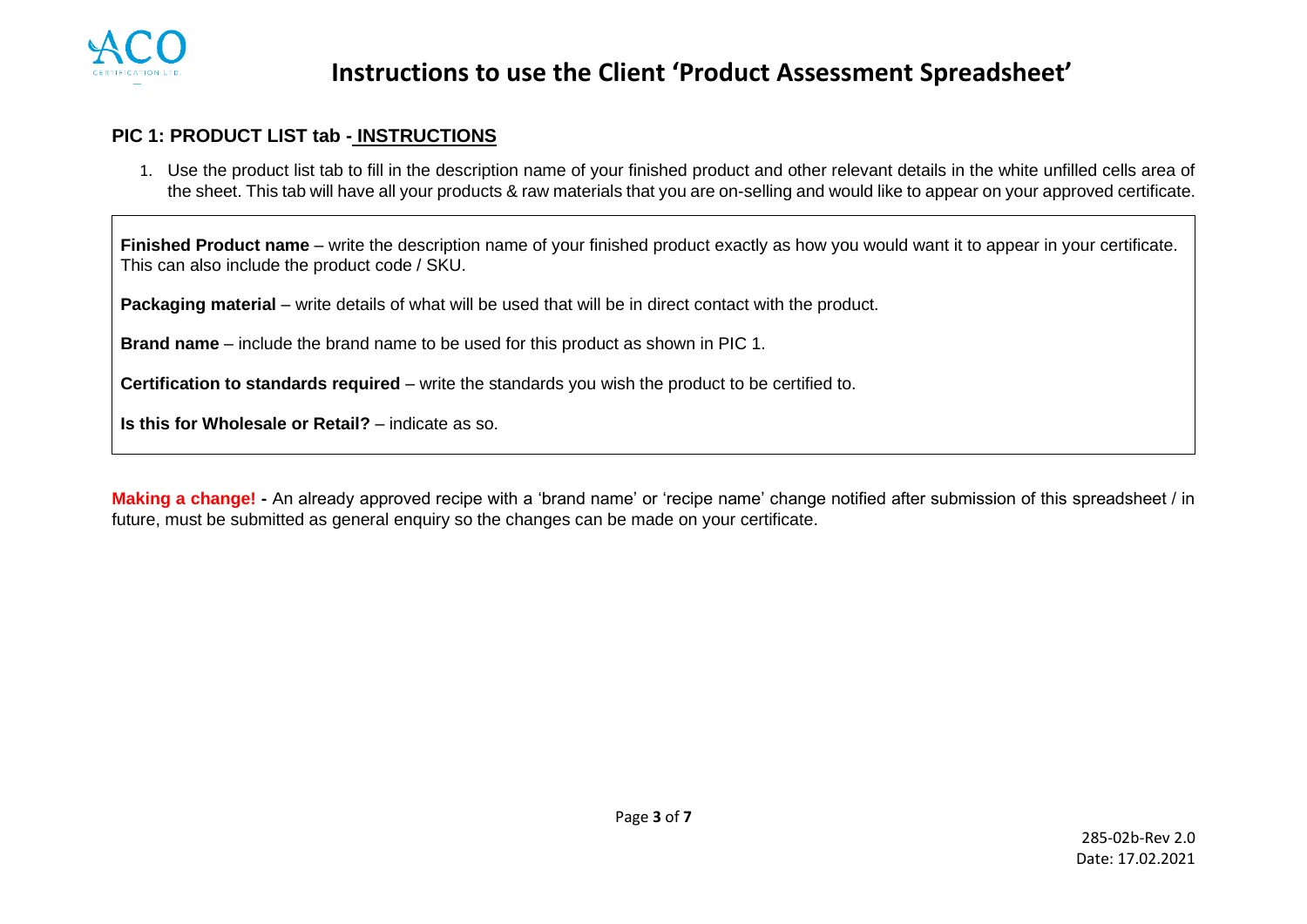

### **PIC 2: INGREDIENTS tab**

| $\overline{A}$                                                            | $\overline{B}$                                | $\mathbf{C}$                  | D                                                 | E                               | F                                                                                                                                                                                                                       | G                                                                                              | H                                                      |                                                                                                                                 | <b>AL</b> | AM | AN                                                                                                                                    |
|---------------------------------------------------------------------------|-----------------------------------------------|-------------------------------|---------------------------------------------------|---------------------------------|-------------------------------------------------------------------------------------------------------------------------------------------------------------------------------------------------------------------------|------------------------------------------------------------------------------------------------|--------------------------------------------------------|---------------------------------------------------------------------------------------------------------------------------------|-----------|----|---------------------------------------------------------------------------------------------------------------------------------------|
|                                                                           |                                               |                               |                                                   |                                 | <b>GENERAL INGREDIENTS LIST</b>                                                                                                                                                                                         |                                                                                                |                                                        |                                                                                                                                 |           |    |                                                                                                                                       |
| Australian<br>Certified                                                   |                                               |                               |                                                   |                                 | Client name: ABC DAIRY LTD.                                                                                                                                                                                             |                                                                                                |                                                        |                                                                                                                                 |           |    |                                                                                                                                       |
| Organic                                                                   |                                               |                               |                                                   | <b>Certification</b><br>number: | 12345                                                                                                                                                                                                                   |                                                                                                |                                                        |                                                                                                                                 |           |    |                                                                                                                                       |
| Please write down all the ingredients used in your formulations           |                                               |                               |                                                   |                                 |                                                                                                                                                                                                                         |                                                                                                |                                                        |                                                                                                                                 |           |    |                                                                                                                                       |
|                                                                           |                                               |                               |                                                   |                                 |                                                                                                                                                                                                                         | ORGANIC CERTIFICATE DETAILS OF ATTACHMENTS                                                     |                                                        |                                                                                                                                 |           |    |                                                                                                                                       |
| Ingredient commercial<br>name                                             | <b>Manufacturer /</b><br>supplier name        | Ingredient code<br>(optional) | <b>Scientific name</b><br>(if applicable)         | <b>Type</b>                     | Name of<br><b>Certifying body /</b><br>agency<br>eg. ECOCERT                                                                                                                                                            | <b>Standards to</b><br>which<br>ingredients are<br>certified to<br>eg. USDA, EU,<br><b>ACO</b> | Organic<br>content of the<br>ingredient (%)<br>eg. 100 | <b>Certificate / Supporting</b><br>documentation Attached<br>eq. File no. 1<br>(write down the file name of<br>your attachment) |           |    | Please ensure the file names of<br>the certificates or additional<br>supporting documents you send<br>match the file name noted here. |
| <b>Chocolate Fudge</b><br>(Concentrated) Powder<br><b>Flavour Natural</b> | Michelle Flavours                             | MTP-006112                    | Chocolate Flavour<br><b>Powder Natural</b>        | Nat Flavour                     |                                                                                                                                                                                                                         |                                                                                                | $\Omega$                                               |                                                                                                                                 |           |    | 1. This spreadsheet is to be used once to a                                                                                           |
| <b>Skim Milk Powder</b>                                                   | <b>DE Dairy</b>                               | 563                           |                                                   | Raw material                    | <b>OCIA</b>                                                                                                                                                                                                             | <b>NOP</b>                                                                                     | 100                                                    | File 3                                                                                                                          |           |    | 2. Please ensure all columns are filled out                                                                                           |
| <b>Acai Berry Powder</b><br>10 <sup>°</sup>                               | Austral Herbs Pty Ltd                         |                               | Euterpe oleracea                                  | Herb/ Spice                     | <b>ACO</b>                                                                                                                                                                                                              | ACOS, NS                                                                                       | 100                                                    | File 4                                                                                                                          |           |    | 3. Refer to the Instruction sheet to follow a                                                                                         |
| Organic Stevia (a)                                                        | <b>QUIL REVOCH STEVIE</b><br>Products Coll td |                               | <b>Stevia</b>                                     | Raw material                    | <b>CERES</b>                                                                                                                                                                                                            | <b>NOP</b>                                                                                     | 95                                                     | File 5                                                                                                                          |           |    | 4. You will need to submit this with your co                                                                                          |
| Organic Stevia (b)<br>12 <sup>°</sup>                                     | <b>ABC</b>                                    |                               | <b>Stevia</b>                                     | Raw material                    | <b>ACO</b>                                                                                                                                                                                                              | ACOS, NS                                                                                       | 95                                                     | File 6                                                                                                                          |           |    | 5. Only 10 recipes can be submitted at a t                                                                                            |
| Organic Stevia (c)<br>13 <sup>°</sup>                                     | <b>DEF</b>                                    |                               | <b>Stevia</b>                                     | Raw material                    | <b>ACO</b>                                                                                                                                                                                                              | ACOS, NS                                                                                       | 95                                                     | File 7                                                                                                                          |           |    |                                                                                                                                       |
| Natural Chocolate<br>Flavouring<br>14                                     | Ray Sen                                       | MTP-006112                    | <b>Chocolate Flavour</b><br><b>Powder Natural</b> | <b>Nat Flavour</b>              |                                                                                                                                                                                                                         |                                                                                                | $\mathbf{0}$                                           | File 7                                                                                                                          |           |    |                                                                                                                                       |
| Natural Vanilla Dry Flavour<br>15.<br><b>CD</b>                           | <b>Ray Sen</b>                                | 11062-K                       | Vanilla Flavouring                                | Nat Flavour                     |                                                                                                                                                                                                                         |                                                                                                | $\mathbf{0}$                                           | File 8                                                                                                                          |           |    |                                                                                                                                       |
| 16 Digestive Enzymes Powder                                               | <b>MIKO</b>                                   | 11015-K                       | <b>Digestive Enzymes</b>                          | <b>Enzymes</b>                  |                                                                                                                                                                                                                         |                                                                                                | $\mathbf{0}$                                           | File 9                                                                                                                          |           |    |                                                                                                                                       |
| <b>Himalayan Salt</b><br>17 <sup>2</sup>                                  | <b>Himalayan Salt Factory</b>                 |                               |                                                   | Mineral/Vitamin                 |                                                                                                                                                                                                                         |                                                                                                | $\mathbf{0}$                                           | File 10                                                                                                                         |           |    |                                                                                                                                       |
| Water<br>18 <sup>°</sup>                                                  | <b>Morton bay council</b>                     |                               |                                                   |                                 |                                                                                                                                                                                                                         |                                                                                                | $\mathbf{0}$                                           | File 11                                                                                                                         |           |    |                                                                                                                                       |
| Organic Chocolate Milk                                                    | <b>ABC Dairy Ltd.</b>                         | 156FD                         |                                                   |                                 | <b>ACO</b>                                                                                                                                                                                                              | <b>ACO</b>                                                                                     | 97.25                                                  | File 12                                                                                                                         |           |    |                                                                                                                                       |
| 20<br>21                                                                  |                                               |                               |                                                   |                                 |                                                                                                                                                                                                                         |                                                                                                |                                                        |                                                                                                                                 |           |    |                                                                                                                                       |
| $H - 4$                                                                   |                                               |                               |                                                   |                                 | Ingredients) New Recipe / New Recipe (2) / New Recipe (3) / New Recipe (4) / New Recipe (5) / New Recipe (6) / New Recipe (7) / New Recipe (8) / New Recipe (9) / New Recipe (9) / New Recipe (9) / New Recipe (10) / 2 |                                                                                                |                                                        |                                                                                                                                 |           |    | $\Box$ + $\Box$                                                                                                                       |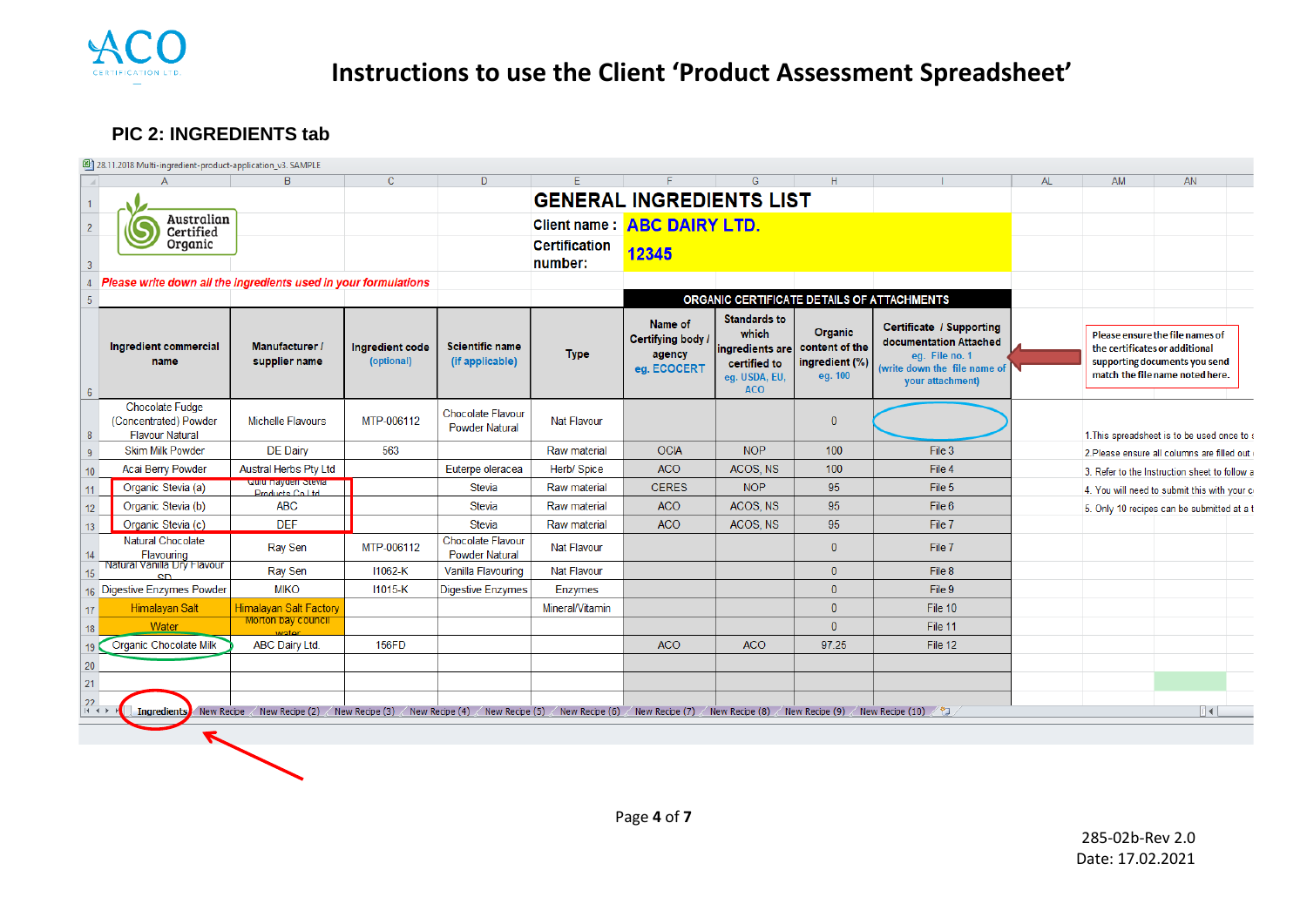

#### **PIC 2: INGREDIENTS tab - INSTRUCTIONS**

- 1. Fill in your 'business name' and your 'certification number' in the highlighted unfilled yellow cells of the sheet.
- 2. The ingredients tab must be used to record **ALL** ingredients you will use across all your recipes.
- 3. Also include all backup or alternative supplier ingredients you may want to use. See eg. Organic Stevia as highlighted in RED in PIC 2. When recording all backup ingredients from your different suppliers, ensure the ingredient name given is individually identified by either (a), (b) and (c) or else this will cause an error in the calculation on the 'recipe' tab.
- 4. Using a finished recipe as a base ingredient going into another product (see PIC 2 highlighted in GREEN).
- 5. Water and Salt to be included in the list as shown in ORANGE in PIC 2.
- 6. Ensure all organic certificates and all supporting documentation is accompanied with your submitted spreadsheet. If not submitted, leave the cell blank as highlighted in BLUE circle (or write 'yet to send'). Attachments not sent for a recipe approval will delay the processing of your service ticket.

**Ingredient commercial name** – Write in the name of the ingredient. **Manufacturer or supplier**– include business name **Ingredient code**– Your unique incoming ingredient ID number or code eg. SAP code number (optional) **Scientific name** – (if applicable) **Type** – select from the drop down list

**Certification Body**– This is the name of the certifying body that issues the organic certificate of the ingredient. **Standard** – This is the compliance standard of the issuing organic certificate authority – eg. NOP, EU or ACOS **Organic %**– this is the percentage of the organic content of the ingredient (usually included in the NOP and ACOS certificates). For non-

organic ingredients leave this blank.

**Certificate/ Supporting documentation attached** – Write down the *file name* of the attachment (so we are not having to search through the multiple attachments you send).

**Making a change! -** Highlight the ingredients name and supplier cells in yellow to highlight to the certification officer all outstanding or new ingredients requesting to be approved / reapproved. Unapproved ingredients will be turned to RED. Refer to colour coding key.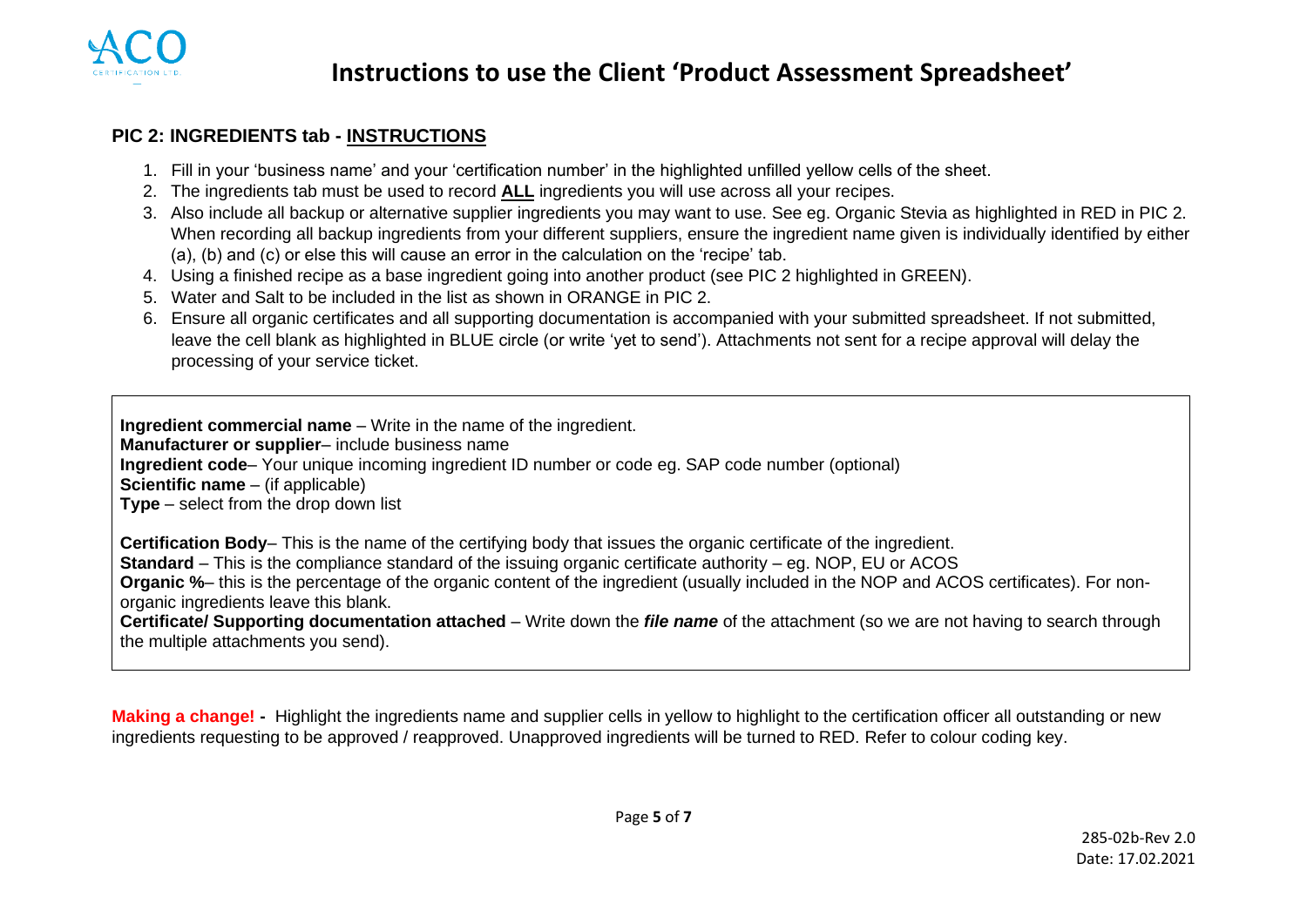

#### **PIC 3: RECIPE tab**

|                | 图 285-02_Multi-ingredient-product-application_v2.11 (2)            |                                                       |                              |                                                   |                                                           |                                                                                                       |    |                                          |
|----------------|--------------------------------------------------------------------|-------------------------------------------------------|------------------------------|---------------------------------------------------|-----------------------------------------------------------|-------------------------------------------------------------------------------------------------------|----|------------------------------------------|
|                |                                                                    | R                                                     | c                            | D                                                 | G                                                         | H                                                                                                     | U. | $\vee$                                   |
| $\mathbf{1}$   |                                                                    |                                                       |                              | <b>PRODUCT RECIPE APPLICATION</b>                 |                                                           |                                                                                                       |    |                                          |
| $\overline{2}$ |                                                                    |                                                       | <b>Product name:</b>         |                                                   |                                                           | <b>ORGANIC CHOCOLATE MILK</b>                                                                         |    |                                          |
| 3<br>4         | Australian<br>Certified<br>Organic                                 |                                                       | Standard:                    |                                                   |                                                           | $\overline{M}$ ACO $\Box$ NOP $\Box$ IFO/ $\Box$ EU $\Box$ Non-GMO $\Box$ JAS $\Box$ COR $\Box$ Korea |    |                                          |
| 5              |                                                                    |                                                       |                              | Ranking in concentration order is required        |                                                           |                                                                                                       |    |                                          |
| $\sqrt{6}$     |                                                                    | TO BE COMPLETED BY THE OPERATOR                       |                              |                                                   |                                                           |                                                                                                       |    |                                          |
| $\overline{7}$ | <b>START HERE</b><br>A) SELECT Ingredient name                     | <b>B) SELECT Manufacturer</b><br>or supplier          | (AUTO)<br>Ingredient<br>code | (AUTO)<br><b>Scientific name</b>                  | C) Enter % of<br>ingredient<br>within finished<br>product | D) Enter % of<br>added salt or<br>water<br>(for<br>JAS also include<br>processing aids)               |    |                                          |
| 8<br>9         | Cacao Powder                                                       | Phyllos                                               | 14154-K                      | Cocoa                                             | 30                                                        |                                                                                                       |    |                                          |
| 10             | Chocolate Fugge<br>(Concentrated) Powder<br><b>Flavour Natural</b> | <b>Michelle Flavours</b>                              | MTP-<br>006112               | <b>Chocolate Flavour</b><br><b>Powder Natural</b> | 9.88                                                      |                                                                                                       |    |                                          |
| 11             | <b>Skim Milk Powder</b>                                            | DE Dairy                                              | 563                          |                                                   | 4.17                                                      |                                                                                                       |    |                                          |
| 12             | Natural Chocolate Flavouring                                       | Ray Sen                                               | MTP-<br>006112               | Chocolate Flavour<br>Powder Natural               | 5.25                                                      |                                                                                                       |    |                                          |
| 13             | Organic Stevia (a)                                                 | Qufu Hayden Stevia<br>Products Co Ltd                 |                              | <b>Stevia</b>                                     | 35.23                                                     |                                                                                                       |    |                                          |
| 14             | Organic Stevia (b)                                                 | ABC                                                   |                              | <b>Stevia</b>                                     |                                                           |                                                                                                       |    |                                          |
| 15             | Organic Stevia (c)                                                 | <b>DEF</b>                                            |                              | <b>Stevia</b>                                     |                                                           |                                                                                                       |    |                                          |
| 16             | Himalayan Salt                                                     | Himalayan Salt Factory                                |                              |                                                   |                                                           | 0.2                                                                                                   |    |                                          |
| 17             | Water                                                              | Morton bay council<br>water                           |                              |                                                   |                                                           | 15.27                                                                                                 |    |                                          |
| 18<br>19       |                                                                    |                                                       |                              |                                                   | 84.5300                                                   | 15.4700                                                                                               |    |                                          |
| 20             |                                                                    |                                                       |                              |                                                   |                                                           |                                                                                                       |    |                                          |
| 21             |                                                                    |                                                       |                              |                                                   |                                                           |                                                                                                       |    |                                          |
| 22<br>23       |                                                                    | BRIEF DESCRIPTION OF THE MANUFACTURING PROCESS        |                              |                                                   |                                                           |                                                                                                       |    |                                          |
| 24             |                                                                    |                                                       |                              |                                                   |                                                           |                                                                                                       |    |                                          |
| 25<br>26       |                                                                    |                                                       |                              |                                                   |                                                           |                                                                                                       |    |                                          |
|                | $M \leftarrow M$                                                   | Product List / Ingredients C Choc Milk N/w Recipe (2) |                              | New Recipe (3) New Recipe (4)                     |                                                           |                                                                                                       |    | New Recipe (5) New Recipe (6) New Recipe |
|                |                                                                    |                                                       |                              |                                                   |                                                           |                                                                                                       |    |                                          |
|                |                                                                    |                                                       |                              |                                                   |                                                           |                                                                                                       |    |                                          |

Page **6** of **7**